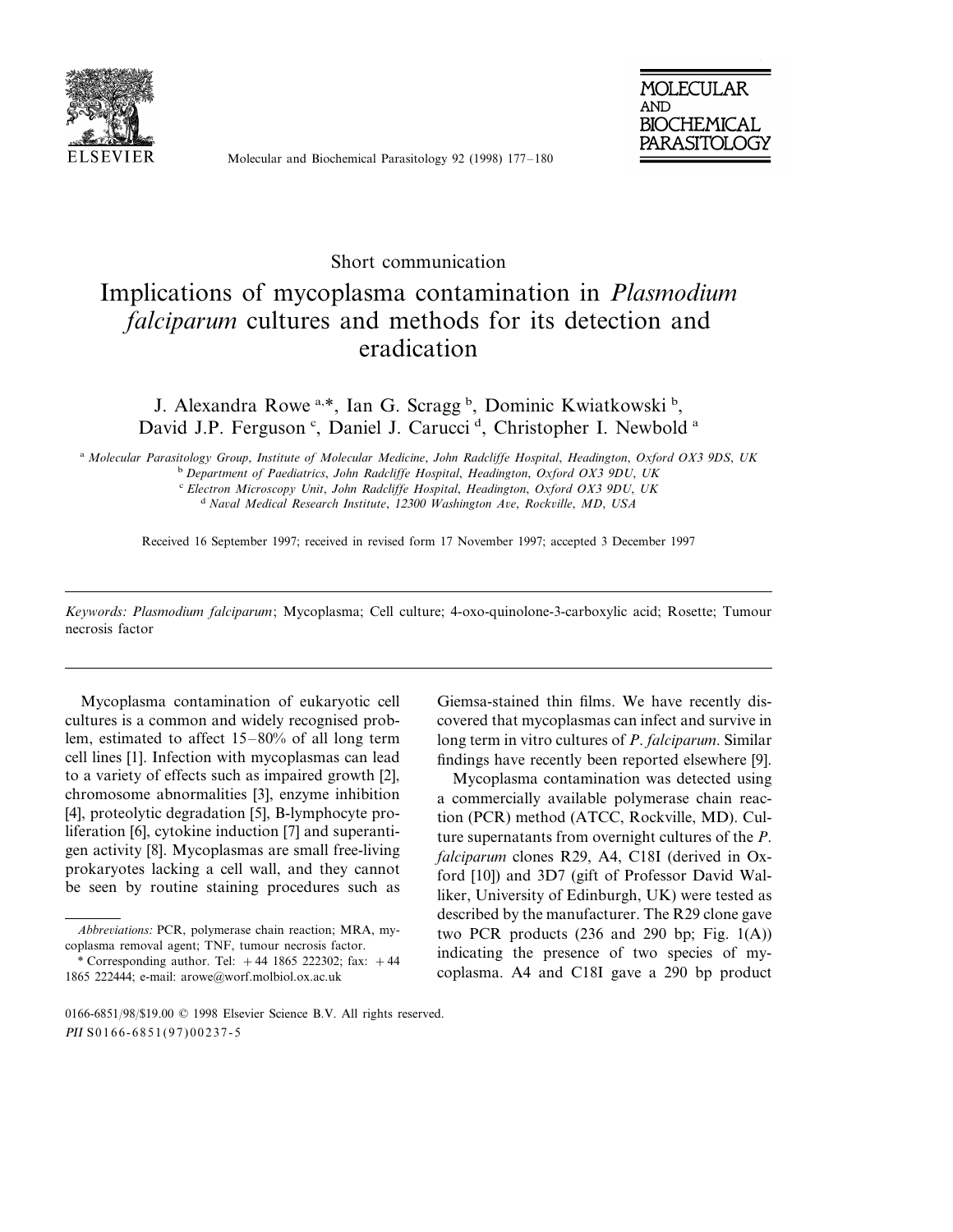

Fig. 1. (A) Detection of mycoplasma in *P. falciparum* culture supernatants. Medium (5  $\mu$ l) from an overnight culture was tested in a 50  $\mu$ l PCR reaction with degenerate oligonucleotide primers to the mycoplasma 16–23S ribosomal operon space region as described by the manufacturer (ATCC, Rockville, MD). A mycoplasma detection kit (Stratagene, Cambridge, UK) gave similar results (not shown). PCR products were run on a 3% MetaPhor agarose gel (FMC Bioproducts, Rockland, ME). Lanes: 1, R29; 2, A4; 3, C18I; 4, 3D7; 5, negative control (distilled water). (B) Transmission electron micrograph of the A4 *P*. *falciparum* clone showing mycoplasma (arrowed) adjacent to an infected erythrocyte exhibiting characteristic knobs (K) at the cell surface. P, parasite. Bar is 0.5  $\mu$ m. (C) Detail of a longitudinal section through a mycoplasma showing the cytoplasm containing numerous ribosomes (R) and limited by a double membrane. Bar is 100 nm. (D) Detail of the surface of an infected erythrocyte showing a finger-like projection (arrow) that contains fine granular electron dense material. Bar is 100 nm.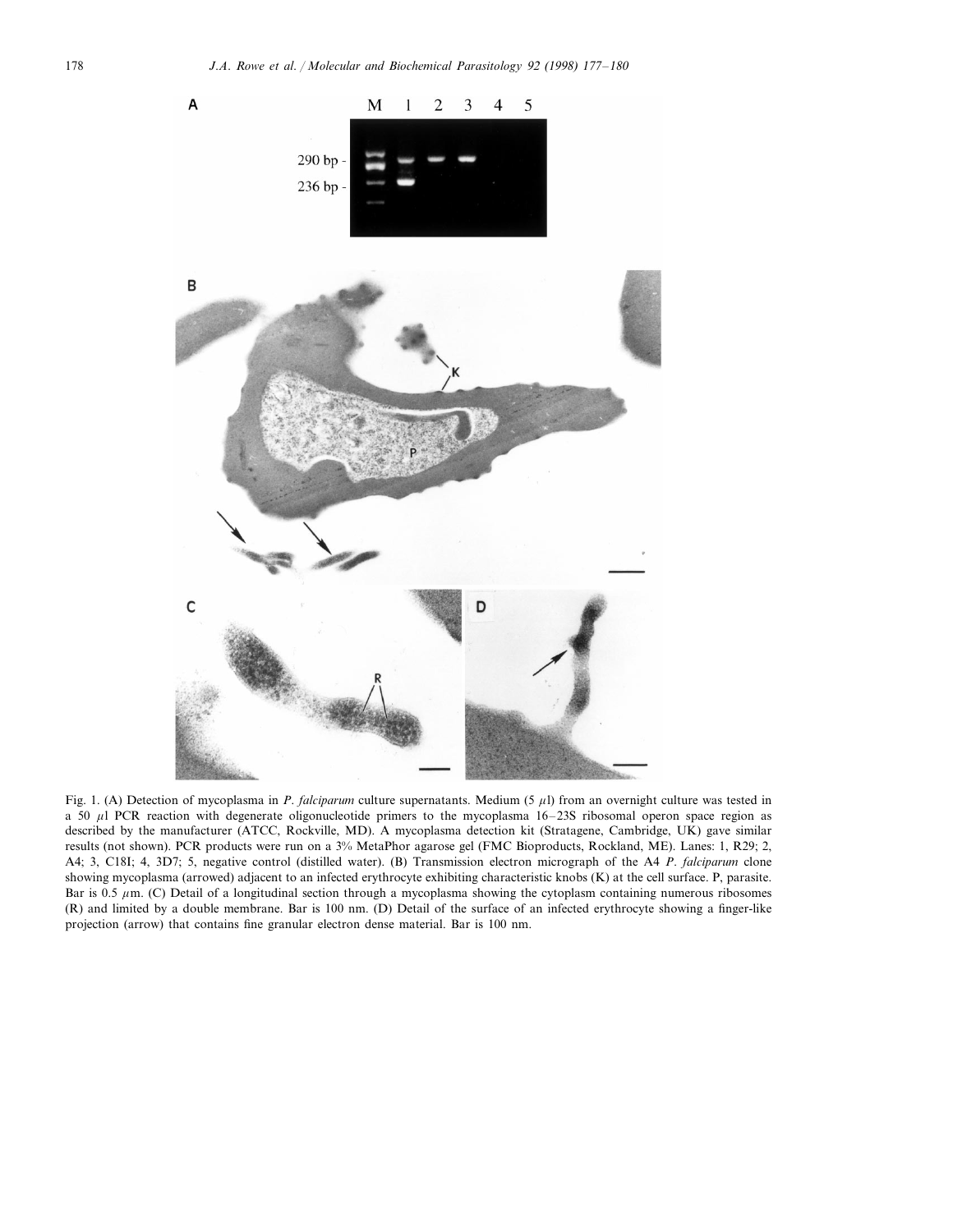indicating contamination with a single mycoplasma species, and  $3D7$  was negative (Fig. 1(A)). To confirm that the PCR products were a true indication of mycoplasma contamination, and were not due to cross-reaction of the oligonucleotide primers with *P*. *falciparum* DNA, the PCR products from R29 were cloned into a TA vector (Invitrogen, Leek, Netherlands) and sequenced by standard methods. The 236 bp product was identical with a portion of the 16–23S ribosomal operon spacer region of *M*. *arginini* (GenBank™ accession number X58560), and the 290 bp product was identical with a portion of the 16–23S ribosomal operon spacer region of *M*. *orale* (GenBank™ accession number X58556). Restriction digest analysis of the 290 bp PCR product from A4 and C18I showed that these cultures were contaminated with *M*. *orale* (data not shown). Mycoplasma contamination was confirmed by testing the R29 culture supernatant by DNA fluorochrome assay (using Hoechst stain and a Vero cell indicator cell line) and by direct culture on mycoplasma media (assays carried out by Bionique Testing Laboratories, Saranac Lake, NY). In addition, close examination of transmission electron micrographs of the A4 clone showed the presence of mycoplasmas loosely associated with the surface of infected and uninfected erythrocytes (Fig. 1(B) and (C)). These organisms appear as pleomorphic branching filamentous structures that contain numerous ribosomes and are limited by a double membrane (Fig.  $1(C)$ ). However, they should not be confused with finger-like projections from the surface of certain infected erythrocytes which often contain electron dense material similar to that associated with the knobs (Fig. 1(D)).

The R29, A4 and C18I *P*. *falciparum* clones are members of a clone family derived originally from the IT strain [10]. Testing of other members of the clone family, including stabilates frozen in glycerolyte since 1990, indicated that *M*. *orale* infection occurred early in the derivation of the clone tree, and had been passed on to all clones. The infection with *M*. *arginini* was confined to the R29 clone and had been acquired in late 1996 and was not detected in older frozen stocks. Testing of a small number of isolates derived from other laboratories suggests that mycoplasma contamination is a relatively common problem.

To eradicate the mycoplasma infection, the R29 clone was treated for 7 days with 0.5  $\mu$ g ml<sup>-1</sup> of Mycoplasma Removal Agent (MRA) (ICN Biochemicals, Thame, Oxon, UK) added to standard culture medium [11]. MRA is a 4-oxo-quinolone-3 carboxylic acid derivative which inhibits mycoplasma DNA gyrase and is bacteriocidal. The medium was changed daily, and regular Giemsa smears showed that *P*. *falciparum* remained healthy and continued to grow and invade in the presence of drug. Other known anti-mycoplasma agents such as tylosin, erythromycin and ciprofloxacin were tested and found to be toxic to *P*. *falciparum*. After 7 days of treament with MRA the culture supernatant was negative for mycoplasma by PCR (data not shown). The treated R29 clone was grown under standard conditions (without drug) for a further 12 weeks and tested by PCR every 2 weeks. Both the culture supernatant and a DNA extract of the whole cell pellet remained negative, showing that the mycoplasma infection had been eradicated.

The R29 clone has been carefully characterised in terms of its rosetting and cytoadherence properties (J.A. Rowe, D. Phil. Thesis, University of Oxford, 1994 and [11,12]). It forms rosettes with uninfected erythrocytes, and these rosettes can be inhibited by certain reagents such as sulphated glycoconjugates and antibodies [11]. We have recently shown that erythrocytes with low copy number of complement receptor 1 (CR1) have reduced rosetting with R29, and that soluble CR1 (sCR1) inhibits rosettes [12]. To determine if the presence of mycoplasma had influenced the adhesion properties of this clone, we carried out a series of experiments comparing the MRA-treated (mycoplasma-free) clone with an untreated, mycoplasma-infected subculture of the same clone. The effects of sulphated glycoconjugates (heparin, fucoidan, chondroitin sulphate A; all at  $100 \,\mu g$  ml<sup>-1</sup>), antibodies (CD36 monoclonal antibody OKM5 and MAb 89 to PfHRP1; at 50  $\mu$ g ml<sup>-1</sup>) and sCR1 (50  $\mu$ g ml<sup>-1</sup>) were tested, and in every case, the rosetting properties of the mycoplasma-free culture did not differ from the mycoplasma-infected culture [11,12]. We also tested the cytoadherence of mycoplasma-free and -infected R29 to CD36 and ICAM-1 in a plate binding assay [10]. Both cultures showed good binding to CD36, and